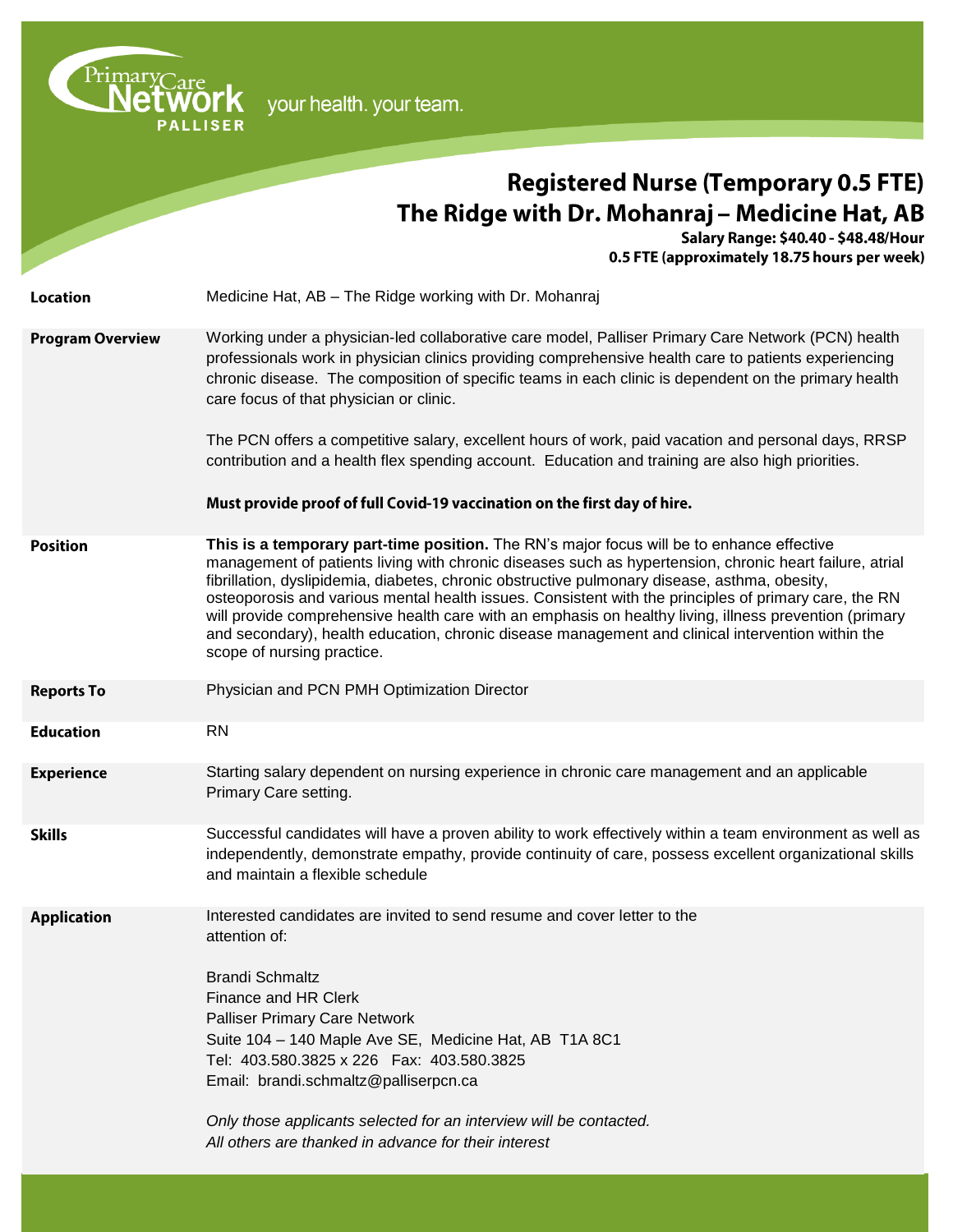# **Job Description**

# **(A) Position Identification:**

**Title:** Primary Care Registered Nurse

**Supervisor:** Primary Care Physician and Primary Care Network PMH Optimization Director

# **(B) Position Summary:**

- Consistent with the principles of primary health care, provides access to basic health care within the scope of nursing practice for individuals experiencing chronic/complex health problems.
- Working with other multidisciplinary team members, the RN provides comprehensive health care with an emphasis on healthy living, illness prevention (primary and secondary), health education, chronic disease management, and clinical intervention.
- In collaboration with a physician, develops and implements a health plan with clients and evaluates success in meeting this plan.
- Provides ongoing service coordination and links clients with Alberta Health Services and other community resources.
- Adopts a long-term approach to client care consistent with the philosophy of family-centered nursing and as a means of ensuring continuity of care for the client.
- The RN is involved in all aspects of the Primary Care Network, including implementation, education, research and evaluation.

# **(C) Key Duties & Responsibilities:**

#### **1. Initial Assessment with Each New Client (Range of 30 – 60 minutes) 35%**

- Conducts comprehensive initial client assessments on referred clients, including a complete health history (medical, presenting condition/problem, functional abilities, social context, cultural well-being, emotional, individual coping strategies, support systems, value systems), completes physical examination, and any other information relevant to the development of the clients' health plan.
- Acquires and maintains a comprehensive understanding of recommended screening for the early identification of chronic disease, including the expertise to recognize deviations from normal results.
- Assesses client needs by collecting, integrating, and validating a wide range of complex information.
- Develops and implements individual health plans with a focus on illness prevention and health education.
- Applies principles of population based client care to the physician panel of patients.
- Utilizes behavior modification strategies, establishes goals collaboratively with the client, and strives to achieve established targets.
- Identifies educational requirements and readiness of client as a component of an overall health assessment.
- Employs health promotion and health education strategies to support behavior changes conducive to health (e.g. smoking cessation, weight management, psychological distress, and adherence to recommended lifestyle changes).
- Prepares and presents individualized lifestyle education to clients and their support system. Utilizes adult learning principles, best practice guidelines, and a variety of audiovisual aids into all presentations. May assist the PCN in acquiring, researching, designing/developing and evaluating written education resources to distribute to clients and their support system.
- Acquires and maintains a comprehensive understanding of health/social services and referral processes, including diagnostic services, specialists, hospital care, rehabilitation and support programs, educational programs and community based health agencies. Refers to Alberta Health Services and other community programs as appropriate and acceptable to the client and Primary Care Physician.
- Documents the assessment, care plan, intervention, and evaluation for client care.
- Communicates, collaborates and works cooperatively with the Primary Care Physician, other involved health care providers, the client, and support system towards achievement of mutual goals and quality client care.

# **2. Client Follow-up Visits (Range of 20 – 30 minutes) 50%**

- Provides clinical triage services including recognizing deviations from normal. Identifies urgent from non-urgent, and provides appropriate services or referral.
- Applies recognized guidelines and best practices to screening, monitoring, and nursing assessment of clients' physical and emotional well-being.
- Evaluates, revises and continues to implement individual health plans with a focus on illness prevention and health education.
- Assists and supports the client to follow through on prescribed medical interventions, diagnostic testing, and other health care interventions. Informs and educates clients regarding the meaning and implications of test results and prescribed interventions.
- Identifies and, within the scope of nursing practice, manages disease prevention (e.g. immunization, sexual practices), acute and chronic illness related conditions (e.g. colds, arthritis, asthma, diabetes).
- Regularly monitors, evaluates, and adjusts the health plan based on effectiveness of interventions and/or changes in condition or environment, in collaboration with the client, family physician, and team members.
- Engage and motivate the client in primary and secondary preventive activities and self-care. Encourages maximum independence and accountability for self-care according to the client's capacity.
- Supports the client to find personal balance in adjusting to the developmental stages of living with optimal dignity and selfdetermination.
- Initiates or participates in client case conferences in order to ensure coordinated, comprehensive, and holistic services.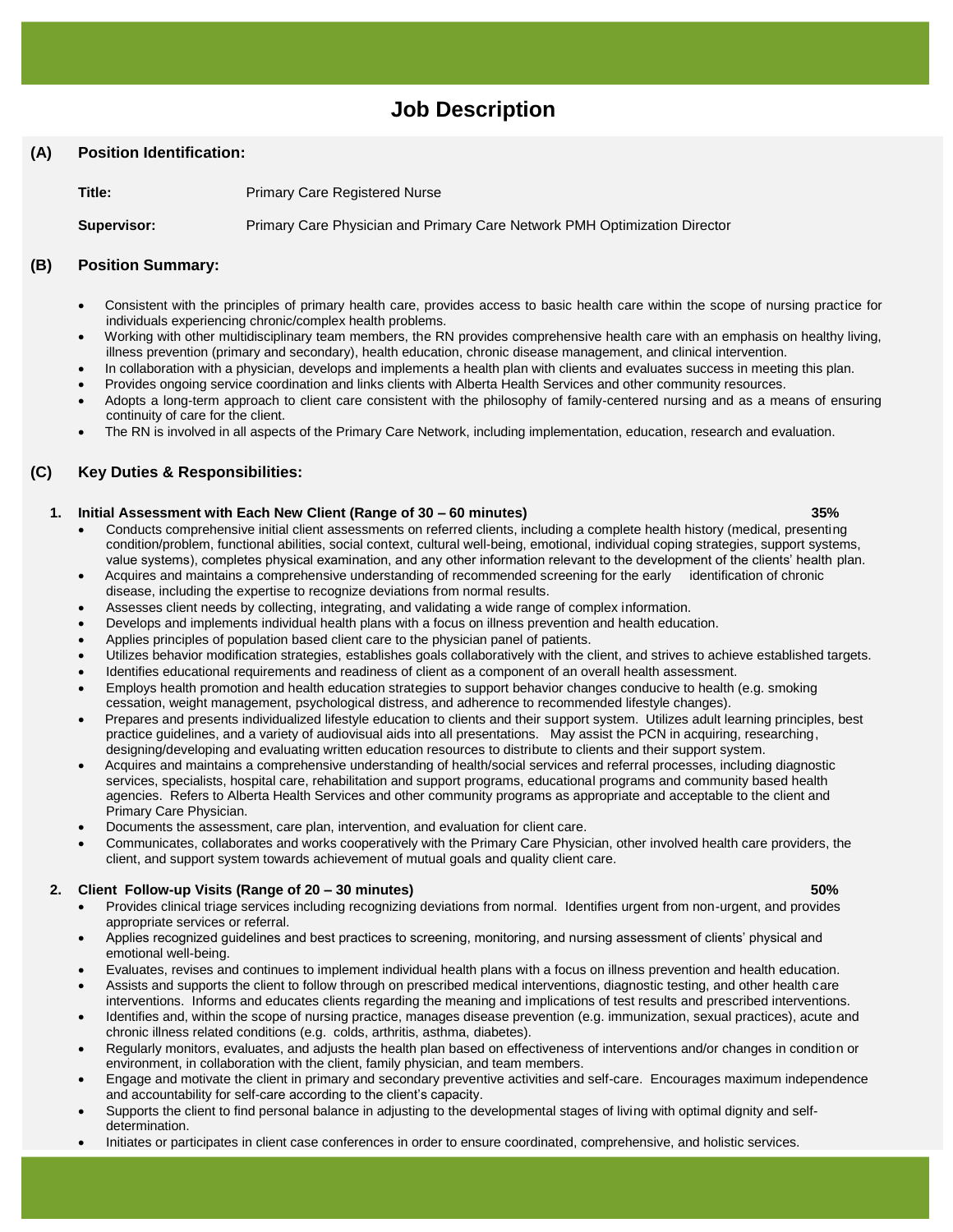Monitor client compliance with risk reduction plans and/or self-care. Deviations from the care plan and/or exacerbation in the client's condition are reported to the family physician for follow-up.

#### **3. Data Entry 10%**

- Using computerized and/or paper systems, tracks client assessments and outcomes.
- Interprets and analyses data, creates written reports of analysis.
- Completes stats and reporting as outlined by the Education & Clinical Supervisor.
- Prepares and completes client documentation and discharge summaries.
- Schedules client appointments, enters statistics, and creates educational presentations.
- Researches and develops PCN procedures and guidelines to reflect best practice and ensure client and staff safety.
- Liaisons with Alberta Health Services and various community health care providers regarding client care and referrals.
- Participates in program and patient quality improvement practices.

#### **4. Education**

- Conducts and participates in continuing education of Primary Care Network staff and Alberta Health Services staff regarding primary care of chronic/complex health conditions.
- Acquires and maintains expertise in the management of chronic diseases consistent with national guidelines and best practices.
- Acquires and maintains certification or stays current in one or more chronic disease or other population-specific roles (e.g. certified diabetes educator, certified respiratory educator, foot care specialist)

#### **5. Clinical Supervision 5%**

- Trains and orientates other Palliser Primary Care Network staff, where requested.
	- Ensures safe practices are carried out.

#### **6. Health Professions Act**

- Renews nursing license and forwards a copy to the PCN Administrative Assistant annually.
- Maintains current active registration status throughout the duration of employment.
- Maintains continuing competency as required by CARNA.
- Adheres to established Code of Ethics as applicable to the regulatory college.

#### **7. Restricted Activities**

Performs restricted activities as permitted under the regulation of the College and Association of Registered Nurses of Alberta

# **(D) Complexity and Independent Judgment:**

- Under limited supervision, works collaboratively with clinic staff scheduling appointments and arranging for follow-ups or referral of clients to other services.
- Must be confident with knowledge, skills and abilities to ensure a safe environment for the client.
- Required to prioritize time, workload and clients to ensure efficient, effective care provided in a fast paced environment.
- Requires leadership, problem solving and conflict resolution skills.
- The job primarily requires the application of established primary care and chronic/complex disease management guidelines. Depending on the needs and direction of the family physician, some methods and procedures may be adapted.

### **(E) Accountability/Consequence of Error:**

- Requires judgment/action which may impact health of the patient.
- Accountable for services provided.
- Bases treatment and care on best practice, target levels and aware of critical clinical values.
- Strives for optimal personal health and well-being.
- Takes responsibility for own actions and decisions.

# **(F) Supervision:**

- Supervised by:
	- o Primary Care Physician
	- o Primary Care Network PMH Optimization Director